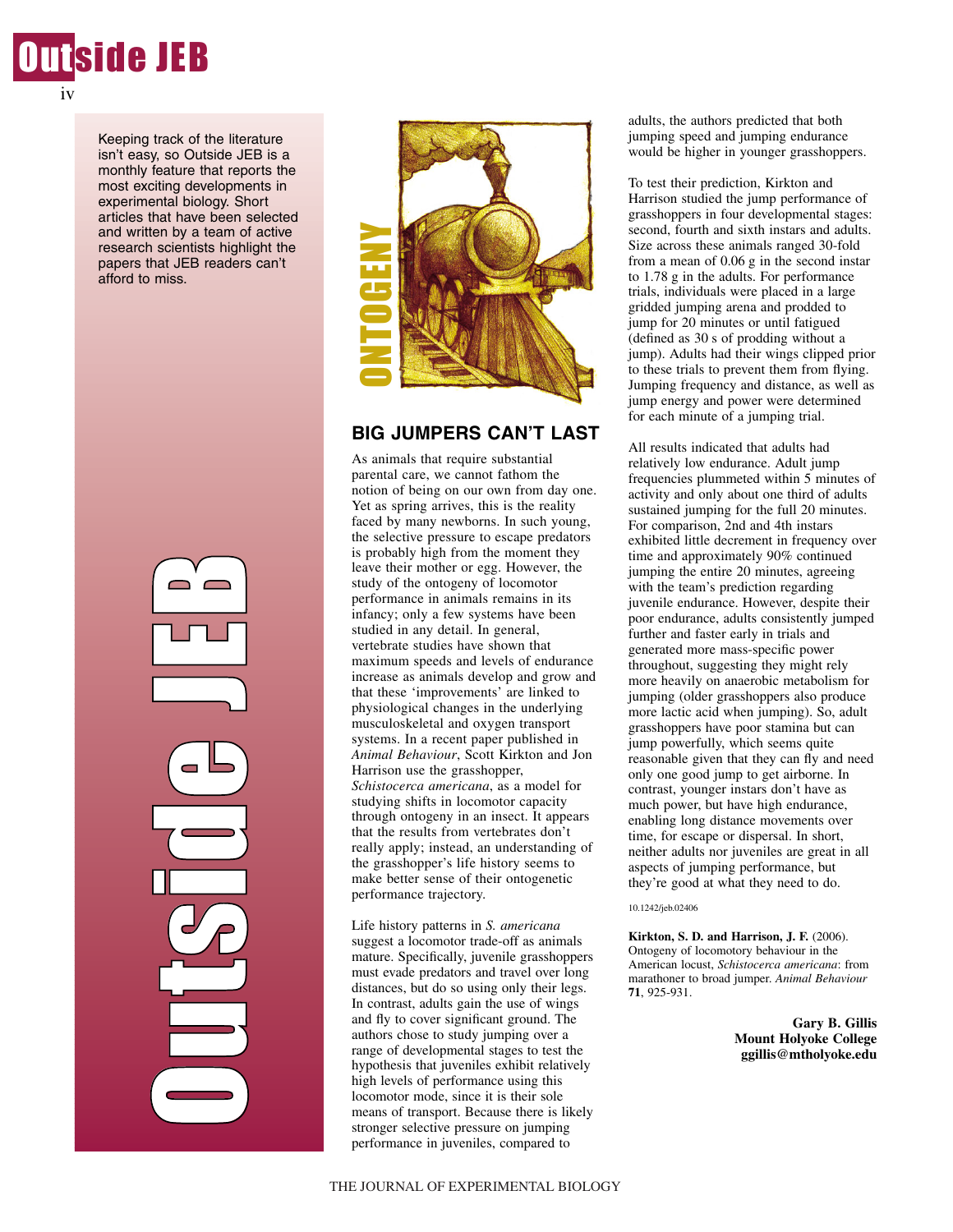



# **IS SEXUAL MATURATION CONTAGIOUS?**

Animal reproduction is a complicated process involving the coordination of many systems that act at different levels to control behavior and gonad function. In teleost fish, steroids produced by the gonads are responsible for sexual behavior and sexual differentiation and also have important roles as pheromones, chemical signals released by an animal that trigger specific physiological processes in the recipient. Many fish species use odors and pheromones for gender recognition, synchronization of gamete maturation and spawning. However, most studies to date have focused on the role of pheromones during spawning and not on their role in pre-spawn events, such as reproductive development. In the present study, Mar Huertas, Joan Cerdà and their team have investigated whether the presence of sexually mature European eels was able to stimulate gonadal development and/or maturation in neighboring immature males.

The team first treated groups of male and female eels with hormones to initiate sexual maturation. Then, as these fish were maturing, immature eels were exposed to the water that had been conditioned by either the maturing males or females. This protocol allowed them to determine if the presence of maturing eels would stimulate reproductive development in the immature males. What the team found was that immature male eels exposed to sexually maturing males or females showed a small but significant increase in the size of their gonads. However, sperm production did not occur in the exposed males, despite their increased gonad size. Histological examination of the testis determined that these exposed males had more highly developed testis compared to control fish that had not been exposed to maturing fish, but they were less developed than mature males.

When the team looked at the plasma concentrations of sex steroids in the maturing males and females that had been treated with hormones, they found that the steroid levels changed significantly at the onset of gonadal maturation, with the plasma levels of 11-ketotestosterone and testosterone becoming elevated in maturing males while maturing females showed an increase in plasma testosterone and  $17\beta$ estradiol levels. Immature males in contact with water that had been exposed to maturing males or females showed significant changes in plasma 11 ketotestosterone and testosterone concentrations compared to controls. Together with the changes in gonad size and development, these results suggest that water conditioned by sexually maturing males or females stimulates spermatogenesis in immature males.

But which waterborne compounds are involved in triggering the immature male's gonadal development? The team suspected that testosterone, 11-ketotestosterone, 17βestradiol and other steroids released by the maturing males and females may act as pheromones. However, when the team tested the response of the immature male's olfactory epithelium, which detects pheromones, to these compounds they found no response, ruling them out as potential pheromones. The team went on to assess the olfactory potency of water collected from the maturing males or females and found that it successfully elicited an olfactory response in the immature fish. Moreover, the largest responses were to water collected after the initiation of spermiation or during ovulation, suggesting that a pheromone is released during these times. Whether these odorants are novel compounds, other steroids or steroid mixtures remains to be investigated. However, there appears to be something in the water enhancing maturity in male eels. Now, if only we could bottle that.

10.1242/jeb.02407

**Huertas, M., Scott, A. P., Hubbard, P. C., Canário, A. V. M., Cerdà, J.** (2006). Sexually mature European eels (*Anguilla anguilla* L.) stimulate gonadal development of neighbouring males: possible involvement of chemical communication. *Gen. Comp. Endocrinol.* doi:10.1016/j.ygcen.2006.01.017

> **M. Danielle McDonald RSMAS, University of Miami dmcdonald@rsmas.miami.edu**



## **WATER CHANNELS DRIVE FREEZE TOLERANCE**

Ectothermic animals in the temperate and arctic zones of the world are sometimes exposed to severe cold during winter, yet they survive the potentially fatal conditions. Some of these cold tolerant ectotherms deal with very low temperatures by physiological mechanisms that promote supercooling. Others, like the larvae of the rice stem borer (*Chilo suppressalis*) are able to survive ice formation in their extracellular fluids and are able to withstand freezing at temperatures as low as –25ºC. When water freezes in the extracellular fluid, an osmotic gradient is generated across the cell membrane so that water must move out of the cells and/or osmolytes must move in to maintain the osmotic balance. This is true for the rice stem borer where the cells loose water and simultaneously accumulate glycerol during freezing. A recent study by Yohei Izumi and colleagues investigated the importance of water and glycerol transport across the cell membrane for freeze tolerance in rice stem borer larvae.

The studies were performed on larvae that were overwintering and in diapause (arrested development) or in larvae in a non-diapause state, as only the overwintering larvae are freeze tolerant. The team extracted fat bodies from the larvae and suspended these in a medium. Using these fat bodies they assessed freeze tolerance by monitoring the appearance of freeze damaged or dead cells that could be coloured using trypan blue. The study showed that only the fat bodies from overwintering larvae were able to tolerate freezing but that they could only do so when the medium was supplied with high concentrations of glycerol (0.25 mol  $l^{-1}$ ). In contrast, fat bodies from non-diapausing larvae became severely damaged after freezing. Even when the medium's glycerol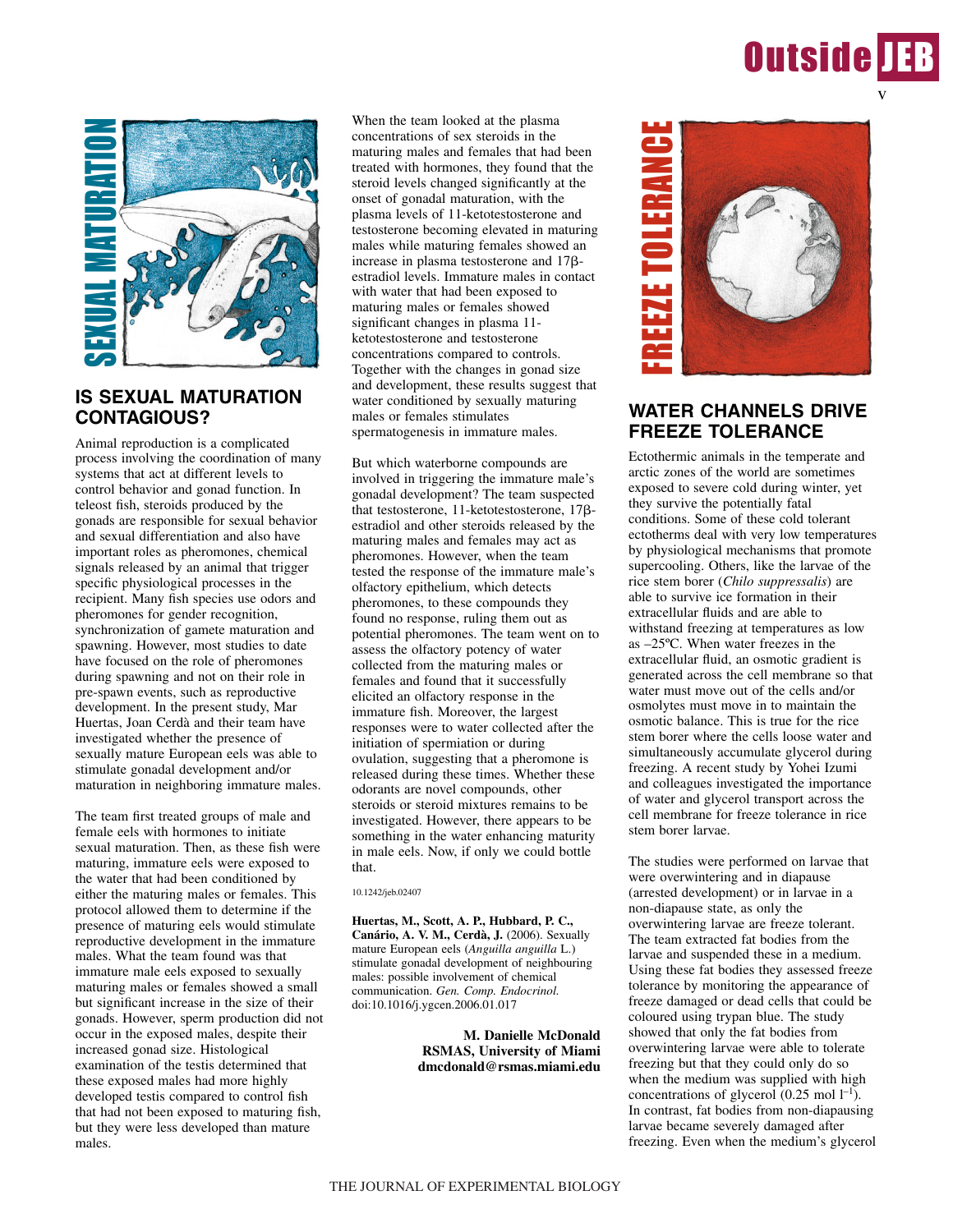

concentration was increased to  $0.75$  mol  $1^{-1}$ the freeze tolerance of non-diapausing larvae's did not approach that of the overvintering larvae. This shows that the presence of glycerol is essential for freeze tolerance, but that high concentrations of cryoprotectants alone cannot assure freeze tolerance and other mechanisms must also be present.

The authors hypothesised that aquaporins, membrane bound water channel proteins, could play a role in freeze tolerance as these may be capable of rapid transport of water and small neutral solutes such as glycerol across the cell membrane. To investigate this, the group added mercuric chloride, an inhibitor of aquaporins, to the medium containing glycerol and found that this reduced glycerol and water transport in and out of the cells. Moreover this inhibition obliterated freeze tolerance from the fat bodies of the overwintering larvae. Thus, freeze tolerance in overwintering larvae seems reliant on the ability to rapidly transport water and glycerol during freezing. This was further supported by the finding that non-diapausing larvae, that could not endure freezing, were unable to attain the same rates of glycerol transport as the overwintering larvae.

The study by Izumi and colleagues clearly shows that in addition to the presence of cryoprotectants the ability to rapidly move water and cryoprotectants across membranes is essential to ensure freeze tolerance in the rice stem borer. This finding may provide further insight into the synergistic modifications that occur during winter acclimation and/or diapause in many freeze or desiccation resistant ectothermic animals.

#### 10.1242/jeb.02408

**Izumi, Y. Sonoda, S. Yoshida, H. Danks, H. V. and Tsumuki, H.** (2006). Role of membrane transport of water and glycerol in the freeze tolerance of the rice stem borer, *Chilo suppressalis* Walker (Lepidoptera: Pyralidae). *J. Insect Physiol.* **52**, 215-220.

> **Johannes Overgaard National Environmental Research Institute, Denmark jov@dmu.dk**



## **HOPPING FOR WHEATIES**

What drives choice? Which conditions do we base our decisions upon: those at the time we learn the information needed to make the choice, or those at the time of choice itself? It might be wiser to base one's decision on the conditions at the time of choice and not be influenced by the past. However, Lorena Pompilio and colleagues from the University of Oxford have recently shown that a grasshopper's choice is dependent upon how much it gained at the time of learning, not at the time of choice. A similar effect has been demonstrated in mammals and birds, but this is the first demonstration in an invertebrate species of remembered gains driving future preferences. This implies that the mechanism of making decisions based on past conditions (state-dependent valuation) was not an early vertebrate acquisition but is a wider phenomenon and perhaps universally present.

The team investigated how a grasshopper's nutritional state at the time they learned to recognize a scent affected their subsequent choices when re-presented with the scent. First the team restricted the grasshoppers' food intake so that they were in a 'poorly fed' state. Next, they trained the 'poorly fed' insects to recognize a scent, lemon grass, while rewarding them with a wheatseedling treat. Once the insects had learned to recognize the lemon grass odour, the team switched the insect's nutritional state to 'well-fed' by giving them access to unlimited food and retrained them to recognize a peppermint odour associated with a wheat-seedling reward. Next Pompilio and her colleagues tested whether or not the insect's nutritional state at the point that they learned to recognize each scent influenced their choice. The team placed the grasshoppers in a Y-maze; one arm of the Y-maze arms had the peppermint odour and the other was scented with lemon grass, and both scents

were accompanied with a wheat-seedling reward. The insects always chose the odour that they associated with the 'poorly fed' state during training, supporting the hypothesis that choice is governed by past gains. Thus, food in the 'poorly fed' state is more rewarding and the odour paired with the 'poorly fed' state becomes linked with this rewarding experience, prompting the grasshopper to choose the odour associated with the 'poorly fed' state since it elicited an expectation of greater reward.

The authors suspect that nutrient levels in the hemolymph of underfed insects drop and the taste receptors become increasingly sensitive to key depleted nutrients resulting in greater feedback when the insect contacts a food item. The team explains that this probably alters the insect's memory. Instead of remembering the attributes of each option and weighing them against the current nutritional state, state-dependent valuation, situations where the insect makes a decision based on its previous experience may be computationally more efficient. It may reduce errors and make decision-making quicker by limiting the amount of information that is processed during decision-making. In the event of competition for food resources it could aid in initiating a faster and more successful dash to the prize.

#### 10.1242/jeb.02409

**Pompilio, L., Kacelnik, A. and Behmer, S. T.** (2006). State-dependent learned valuation drives choice in an invertebrate. *Science* **311**, 1613- 1615.

> **Susan Sangha Westfaelische Wilhelms Universitaet Muenster sangha@uni-muenster.de**